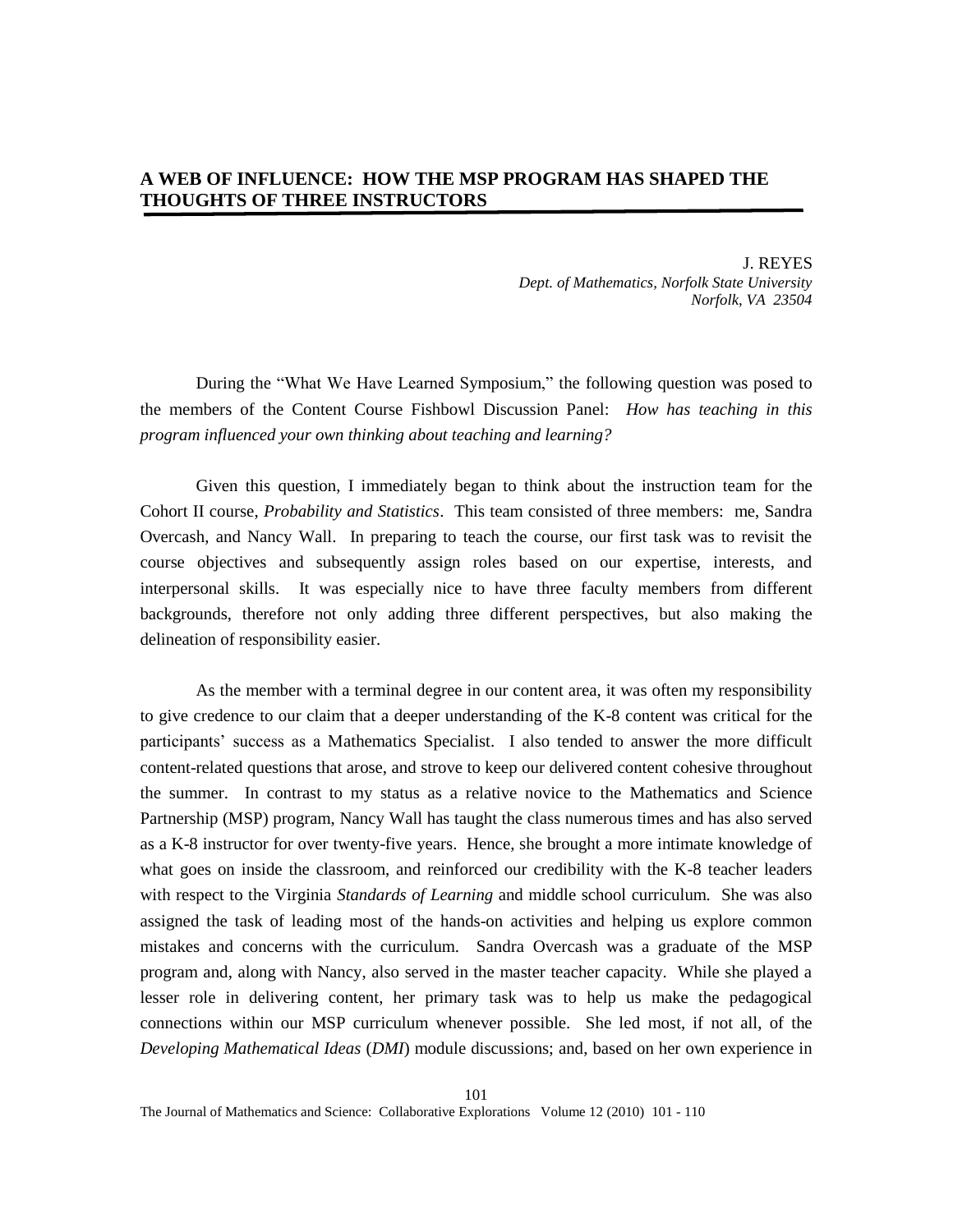the program, was able to keep us connected with the needs we were trying to address within our target audience [1].

The main point of the previous paragraph is to point out that, based on our personal experiences, strengths, and weaknesses, each of us brought something quite different, yet equally essential, to the program. Therefore, when answering the original question of what did we *take away* from the program, the question that seemed to naturally follow was, *"How did this "take away" vary from one instructional team member to another?"* It is reasonable to think that our lessons learned and the extent to which we were each changed and influenced by teaching the course would also be shaped by our separate roles and personal experiences. With that in mind, what follows is each member's account of how the MSP teaching experience influenced their thinking about teaching and learning. I have written each of the following sections from the firstperson perspective of the three aforementioned instructors based on a collection of interviews, informal discussions, and e-mails exchanged on the subject.

# **Sandra's Perspective: Serving a Community of Learners**

As a graduate and subsequent instructional team member for *Probability and Statistics*, it may be fair to say that being an instructor in the program has influenced my effectiveness as a Mathematics Specialist just as much as participating in the program itself. In particular, the three areas in which I was impacted the most were: 1) my level of appreciation for the colleagues whom I coach; 2) my approach to accommodating diverse learning styles and mixed levels of preparation; and, 3) a better understanding of the value of cooperation.

Teaching the class has played a large part in shaping how I handle my responsibilities as a Mathematics Specialist. In thinking about the course *Probability and Statistics*, I clearly remember the extent to which we continually challenged the participants to grow in their ability to think deeply and challenged their preconceptions of how math should be taught. For some participants, this was a struggle; and, it was impressive to see them rise to the occasion as we seemingly made a habit of redefining what they thought of as "teaching best practices." With that in mind, when working with my own teachers during the school year, I have often thought about how much I am asking of them. Unlike the MSP participants, these are not teachers who are getting credit for a class or have an expectation of a new job title as a consequence of our interaction. Consequently, when I reflect on how difficult it was at times for us as the instructional team to stretch the minds of teachers who were *willing participants* in the learning experience, it serves as a constant reminder of the amount of patience I must continue to exhibit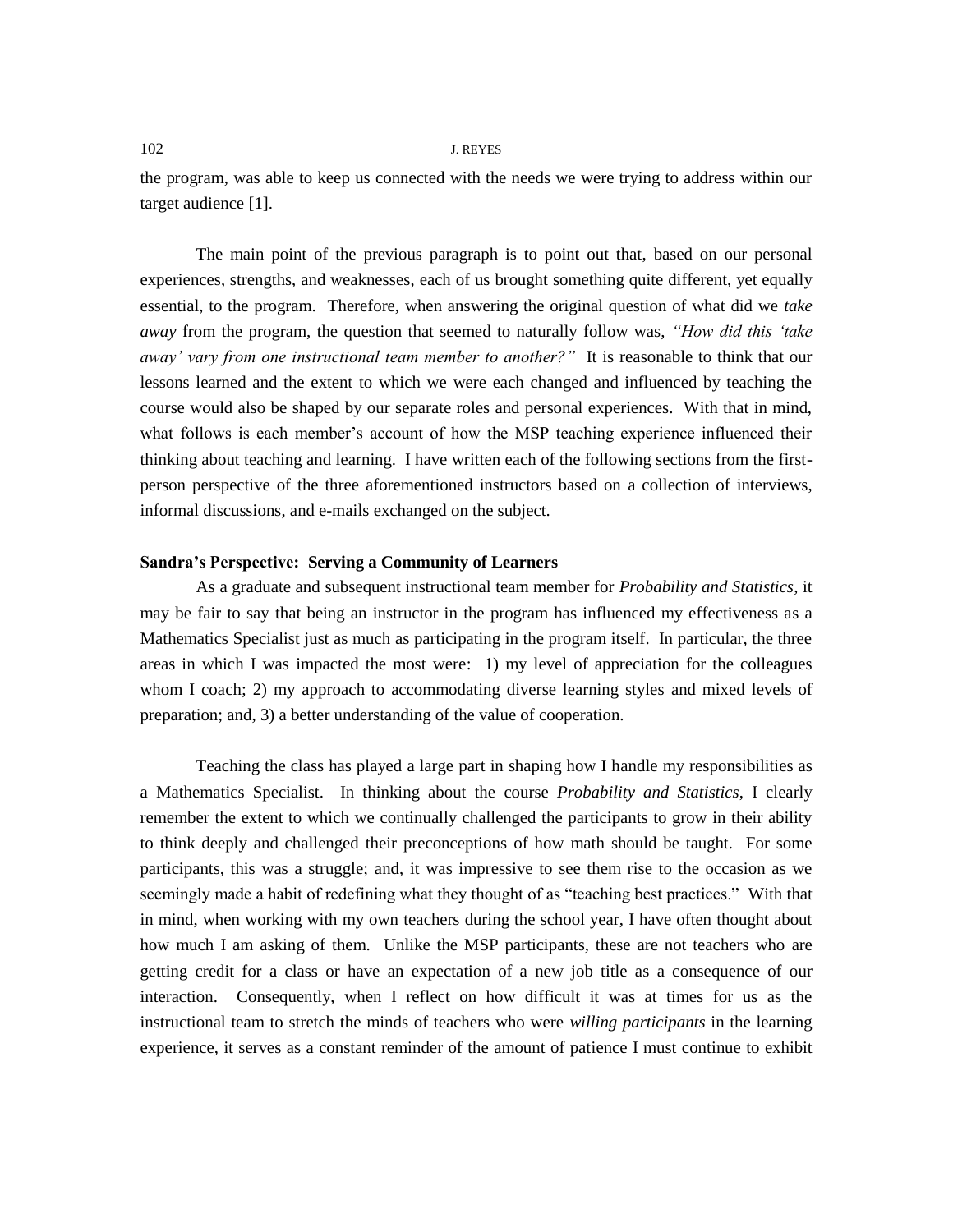as I serve in the capacity of a Mathematics Specialist. Such reflections also help to reaffirm the amount of gratitude I have for each teacher's willingness to work with me to build a better product for our students.

As for more tangible ways that the program has influenced my teaching and learning, I also remember how difficult it was at times to design and deliver a lesson that would meet the needs of each participant in the room *simultaneously*. From the kindergarten teacher to the eighth grade teacher, veteran to novice, K-2 certified to middle school certified, tactile to audio to visual learners; the backgrounds of our participants varied tremendously. While we expect such variation in regards to the students in our K-8 classrooms, I suspect that this may be overlooked by Mathematics Specialists when working with our colleagues. However, seeing how our instructional team rose to this particular challenge has given me better perspective on the needs of my teachers, and has shaped how I fulfill my role as a coach.

As an example, one activity that I fondly remember from *Probability and Statistics* is the lesson on tree diagrams. Jerome did such an outstanding job of taking what I thought would be a rather simple lesson and making it an activity that challenged everyone and caused them to question their understanding of the concept, as well as the strategies used to teach it. I primarily work with teachers on a one-on-one basis when coaching, but seeing the dynamics of the participant group and how they interact with each other reminded me of how diverse a given group of teachers can be in terms of their receptiveness, learning styles, and their ability to absorb new concepts. It also reminded me of how a well-crafted lesson can work to meet each (or at least most) of them where they are on the learning spectrum. As I am working in classrooms, I often keep the tree diagram activity in mind and use it as a reference point for how to construct my lessons. It serves as a reminder to always equip myself with ways to make an activity more challenging if needed, as well as being prepared to alternate ways to present the concept, whether for the entire class or individuals.

Along those lines, I am also reminded that in planning to teach *Probability and Statistics*, the task of figuring out how to sequence topics and activities in a manner that best suited short and long term retention, and being able to steer a group of adult learners without completely taking over was hard work! In watching the participants interact with each other and with the instructors, and knowing first-hand the amount of thought that went into each lesson's development, I am reminded of how critical it was to be respectful of the experiences of the participants while helping them to be reflective on their own knowledge and skills. This is a skill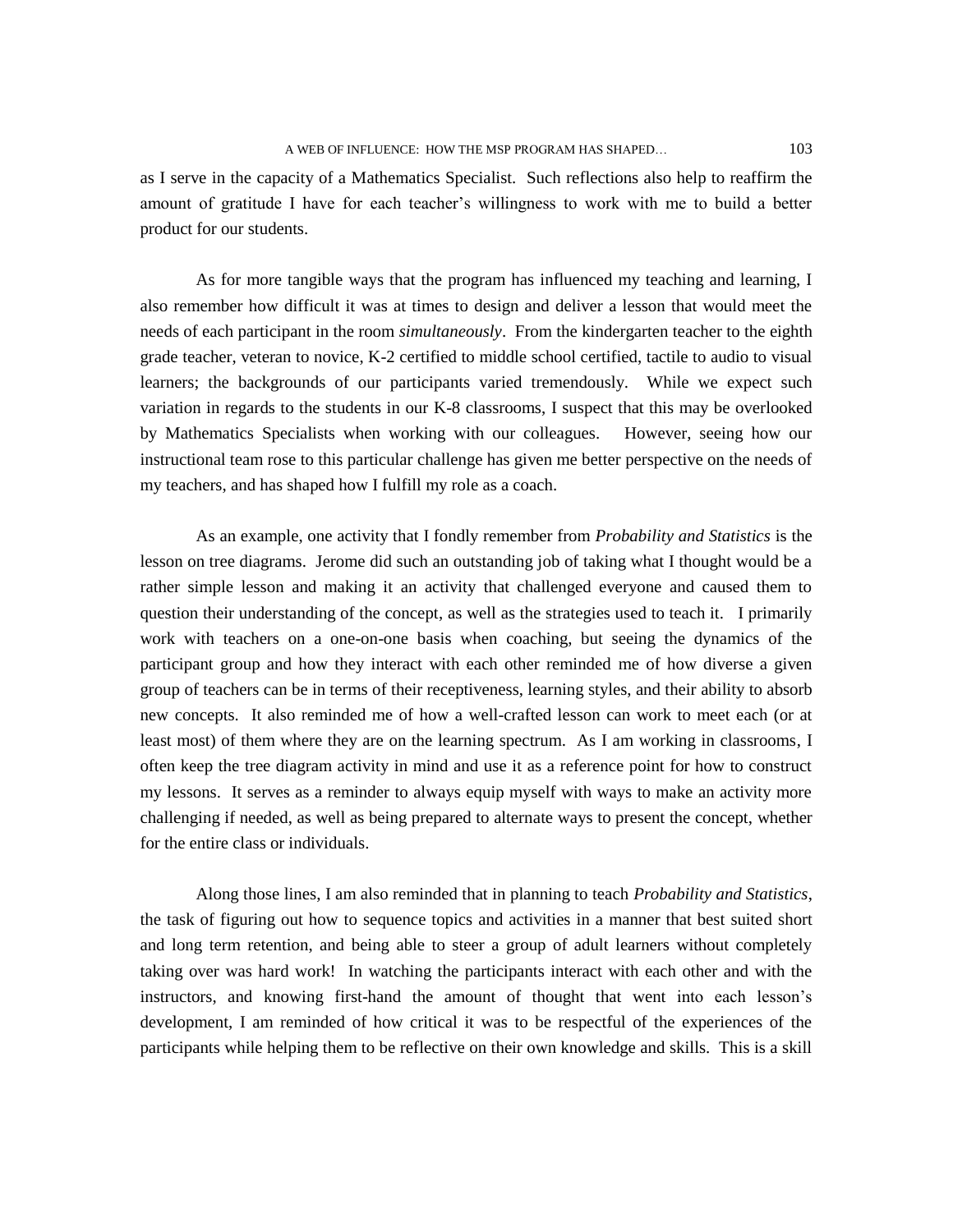that is tricky at best, but certainly one that I hold at the forefront of my mind as I continue to shape my own thoughts about teaching and learning.

Finally, the third reflection I have is on the co-teaching model. In our *Probability and Statistics* class and also the leadership class that I co-taught, there was a large investment of time and energy to plan for each class. Even though the class is pre-designed and has been taught previously, with every new cohort there is a need to think about the strengths and weaknesses of the specific group of participants *and instructors* for a particular course—and to revise and refine what we are doing accordingly. In the end, the stellar results made it clear that the co-teaching model is a valuable tool that is worth the investment, as it combines the strengths and unique perspectives of multiple instructors in order to deliver a product unique and custom tailored to the given audience. Despite previous experiences to the contrary, it became clear to me that the coteaching model should go well beyond a simple delineation of duties. As a result, I have since sought to incorporate a similar strategy when coaching that will likewise draw on the advantages of a cooperative team.

Although I am a full-time Specialist, I do still teach classes of students on occasion. Fortunately, someone is always willing to share their classroom of students with me as I look to stay connected with the students while also figuring out the extent to which certain strategies and new ideas will work. Having such a worthwhile experience with the co-teaching model in the program has left me little choice but to ensure such co-teaching opportunities are well thoughtout, well synchronized, and customized to the given subject, teacher, and audience. In doing so, my goal is to model for the students (and perhaps their teacher as well) the extent to which tacking a common agenda in a properly planned partnership can pay incredible dividends. This idea of enhanced synergy, together with the aforementioned notions of planning for diverse learners and furthering appreciation for teacher students, are clear evidence of the large extent to which the MSP program has impacted my approach to teaching and learning. For that, I am tremendously thankful.

# **Nancy's Perspective: Examples That Dig Deep**

The textbooks are broken, and the exams don't help. In ten words or less, that is how I would summarize what I've learned from teaching in the MSP program. In the paragraphs that follow, I'll explain how I came to this opinion, as well as how it has changed my approach to teaching.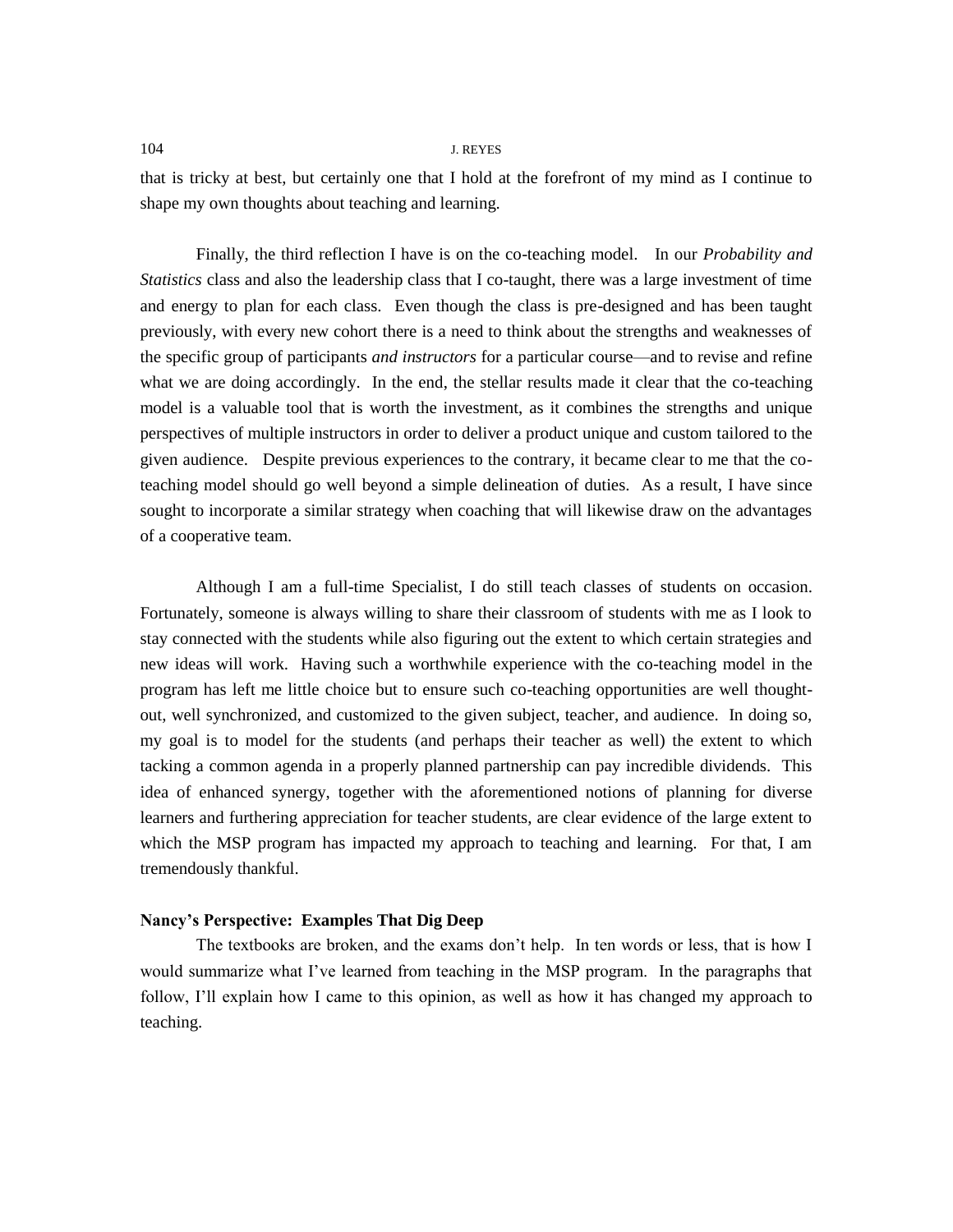Although I've been in the classroom for over twenty-five years, it admittedly doesn't take long to realize that most students are susceptible to the same trap doors in mathematics. That is, after teaching any particular lesson multiple times, the errors that the students will make and the specific points that will consistently lead to confusion quickly become evident to the instructor. For instance, when middle school students learn about absolute value, many in the classroom will simply associate this operation with the notion of "reversing the sign." With that, I can usually guarantee that a handful of students will tell me that  $|+3|$  must be  $-3$ . I typically presume that this tendency to jump to erroneous conclusions is a byproduct of a student's desire to find the ―shortcut.‖ We can often associate this mindset with students who ask questions such as, ―will it always be this way?" Or, "I got the same answer by doing this, this, and that. Is that going to work every time?" In these cases, my guess was that these students were simply too anxious to establish a pattern in hopes of eliminating the need to understand on a deeper level. I assumed that such errors were solely a product of the student's approach to learning. However, teaching in the MSP program has shown me otherwise.

After working with MSP participants over multiple years and programs, I was surprised to find that the aforementioned pitfalls and traps for confusion (albeit different and at a higher level of content) were almost as predictable with the participants as with my middle school students. The difference, however, was that the participants were able to better communicate what they felt was the source of their confusion. Almost every time, it could be traced back to either the manner in which a particular concept was presented in their textbooks or the manner in which it was to be tested on a standardized exam.

In an effort to maintain the "Three C's of Instruction" (lessons that are clear, concise, and consistent) it seems that many textbooks and exams recycle the same examples to illustrate the concepts within. Unfortunately, while these Three C's may indeed be achieved, using the same textbooks, same examples, and same exam structures over multiple years has arguably led to a very narrow scope of understanding for students and teachers alike. Students and participants consequently seem to have trouble transferring examples to scenarios beyond what has been presented. This has only been exacerbated by standardized tests such as the Virginia *SOL*. With these tests in mind, we as teachers have often limited the scope of a topic even further, tightening the curriculum to the point where neither students nor teachers think outside of the proverbial box. Therefore, connections between topics, the ability to extrapolate concepts, and any sense of ―a big picture‖ are lost. It has also led to a more microcosmic view of the material. For example,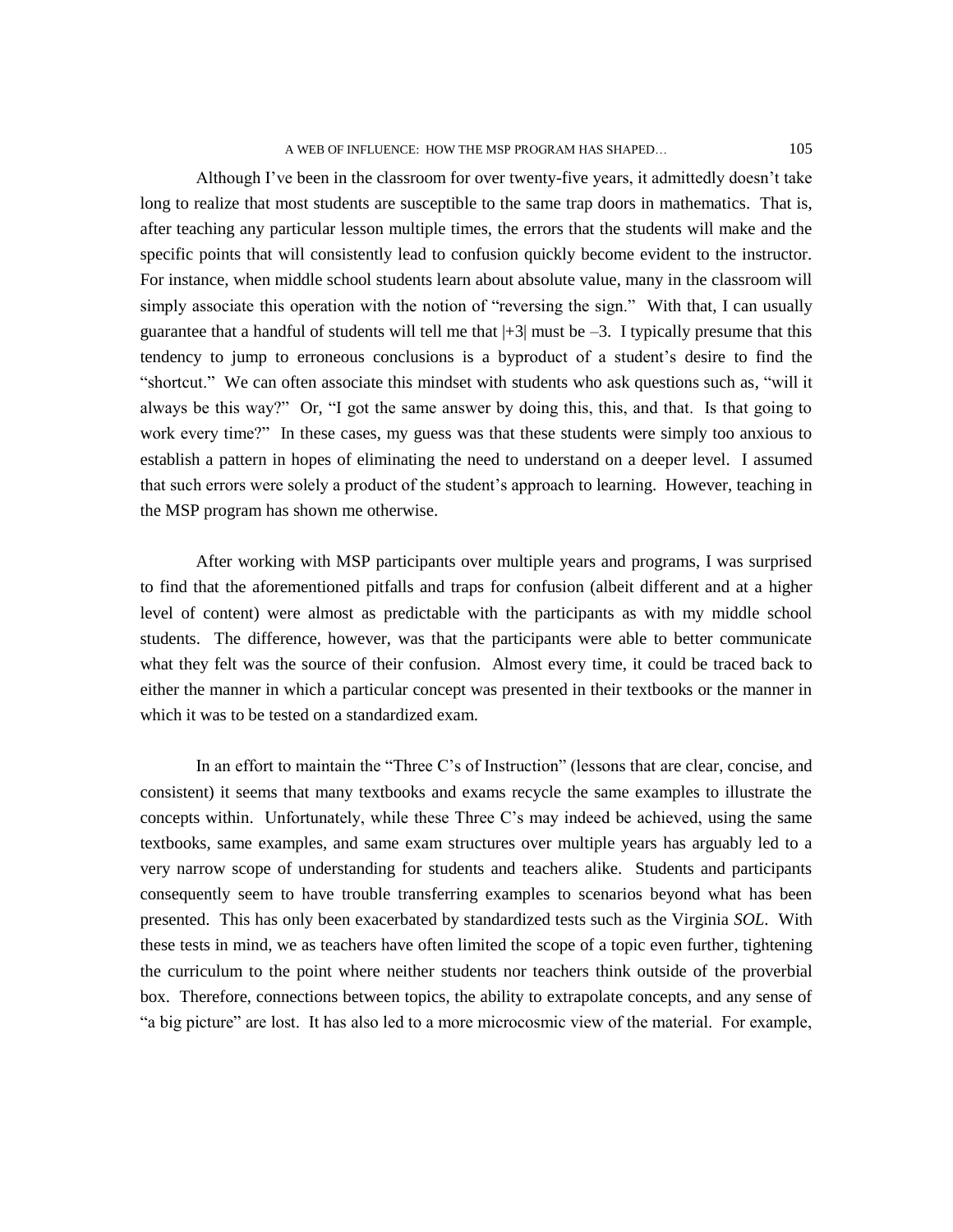we have suddenly become more concerned with how to label a graph rather than how to interpret it; perhaps, simply because the former is easier to assess on an exam.

Through countless conversations, "ah-ha moments," and the sharing of similar classroom experiences, the participants in the MSP program showed me that it is these confines that have created many of the traps and pitfalls mentioned earlier, and not necessarily a hurried approach to learning. To further illustrate the point, suppose that we were to put five teachers in a room, and ask each of them to provide three examples to be used to teach the conversion of pie charts to frequencies. My guess is that we may be surprised at how similar all five problem sets would be with respect to context, phrasing, and even the "nice numbers" used as denominators, etc. I base this guess on the fact that, for many of the topics that we covered, the points of confusion for the MSP participants seemed to be consistent across the class. The problem is that, as a group, by using the same tried and true examples to teach and learn the mathematics, we have set up confines for our thought processes without even realizing it. These confines have often limited how and when we think a given concept can be applied. This undoubtedly leads to the aforementioned false patterns, erroneous shortcuts, and misconceptions of the material presented.

The rich conversations that transpired in the MSP classrooms have caused me to ask more questions concerning the context *surrounding* the concepts that I teach. I now see how critical this can be when it comes to debunking erroneous associations and misconceptions within the mathematics. For example, in teaching graph types some important questions to ask are, do we (via our lessons, texts, or exams) limit ourselves to categorical data, or does the set of accessible examples extend to numerical data? Were we sure to show a scatter plot that *doesn"t* show a trend, or did we only focus on the fact that trend lines can show positive or negative correlation? Did we discuss the calculation of median if there are more than 20 data points (because according to many books all experiments apparently stop at 10 or 20 observations)? For line graphs, do we always use years on the horizontal axis, or have we also included other measures of time? Again, while such questions may seem unsophisticated, it was eye opening for me to hear questions such as, "Don't the time units have to be seconds? All of the examples I've worked with show it in seconds, so I figured it had to be." While these comments may be troubling, it is a prime example of what we should expect when the scope of a given subject has been consistently funneled down to its simplest form.

In all, these considerations have reshaped how I teach my middle school students, as well as how I approach learning for myself. As I reflect on my MSP teaching experience, I am now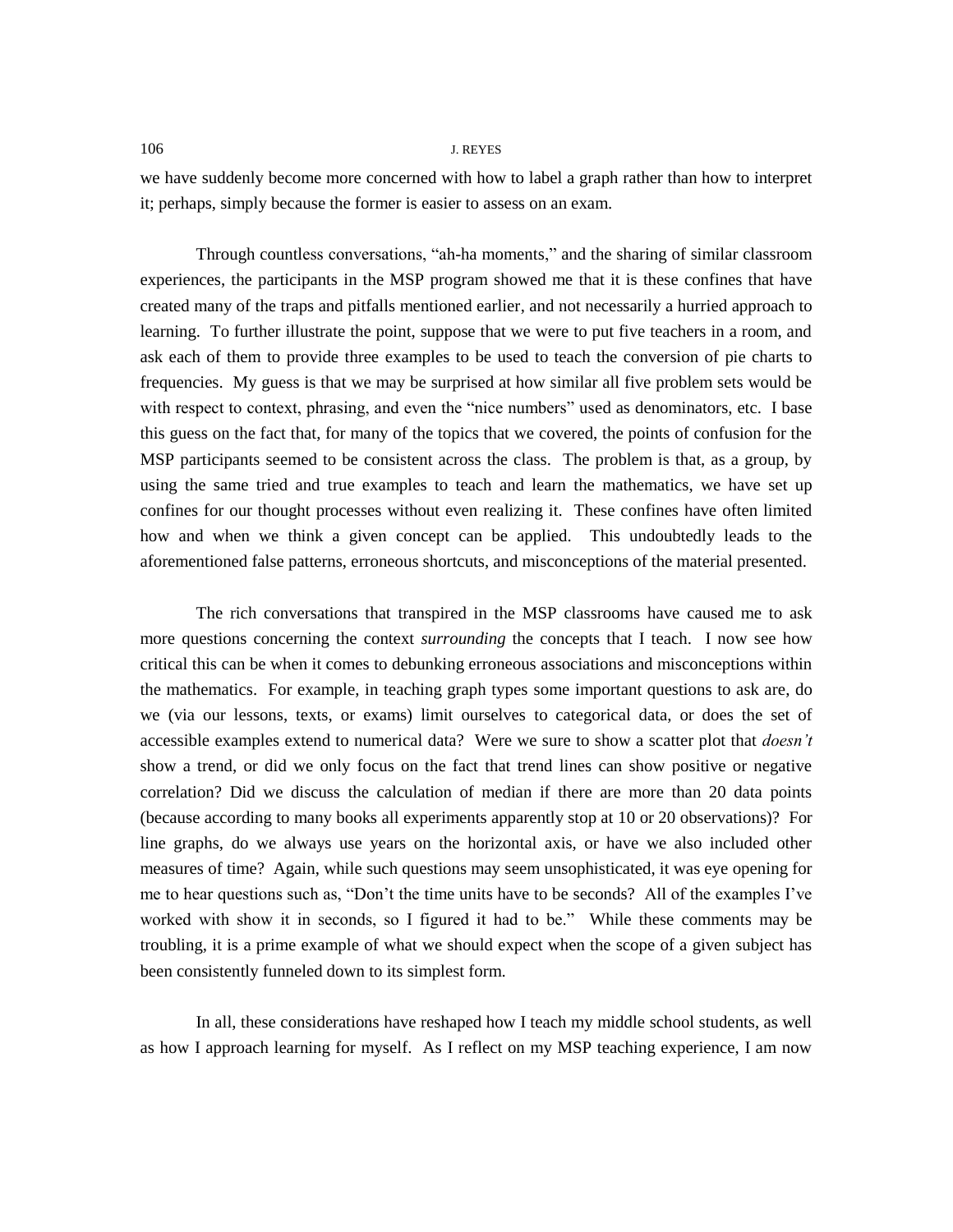sure to take the students beyond the examples in the book. Rather than the blind application of exercises presented, I look for and often design examples specifically to debunk as many of the erroneous shortcuts as I can. I do everything in my power to ensure that the presented skill set is transferrable beyond the confines of the standard three examples used for a given topic. I look for patterns in the work presented and ask myself, when does this work, and when does it not? Being a part of the program and having the opportunity to work and share experiences with such wonderful teachers has reminded me that, whenever possible, I have to teach and likewise strive to learn for understanding beyond the scope of typical yet often mundane examples and exercises. If these perils of learning can affect the MSP program participants (who are some of the most talented teachers in the world), then they can certainly create havoc in the learning experience of a middle school student.

#### **Jerome's Perspective: A Hands-on Experience**

If there was one word that was added to my vocabulary as a result of working with the MSP program, it would be "manipulatives." While anyone with the slightest bit of experience in the field of Mathematics Education knows this term well, as a college professor with an engineering degree and no K-12 teaching experience, it was not a word that I heard outside of the occasional conference presentation on pedagogy. Simply put, most of us teach as we were taught, and not as we were taught to teach (if we were taught to teach at all); and, manipulatives were simply not a part of my personal learning experiences.

With only my traditional style of teaching to fall back on, I was more than happy to simply push content forward in the lecture format that most would expect in a college course, allowing for brief discussions when deemed appropriate, and the occasional break to work examples as a class. However, those sentiments began to change just a few days into teaching in the MSP program. In *Probability and Statistics*, every lesson was centered on an activity that involved a manipulative of some sort. While my buy-in was not immediate, I was fully sold by the end of the first course. The importance of hands-on activities as way to express and understand abstractions, as well as a tool to facilitate cooperative learning was suddenly obvious. In a presentation on virtual versus hands-on manipulatives, Hunt, Nash, and Nipper point out the advantages of manipulatives [2].

The relationships formed (between concepts) by the use of manipulatives incorporate visual, tactile, and kinesthetic experiences.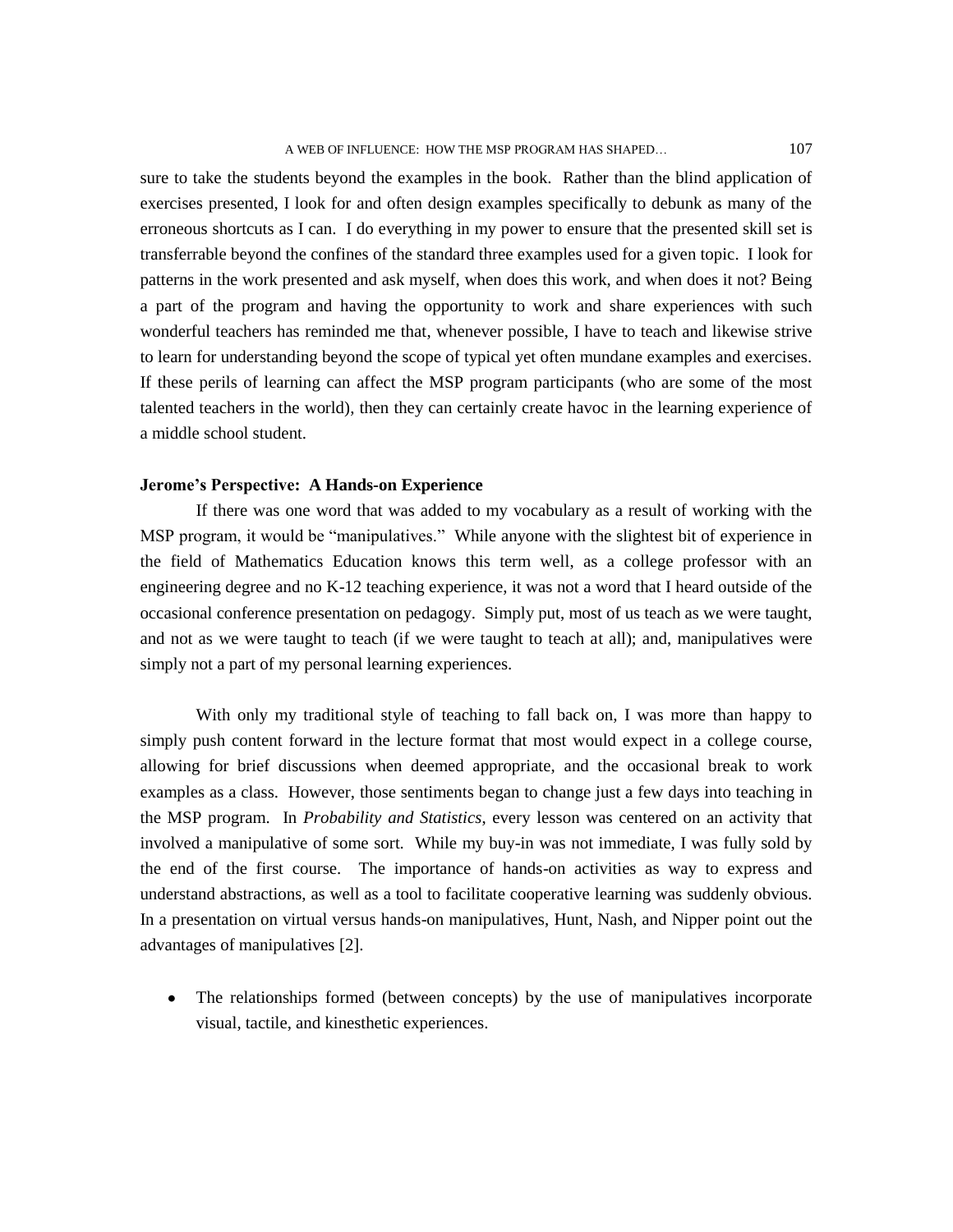- The use of manipulatives and activities add a component of "cooperative learning and  $\bullet$ reflective discussion [that] further enhances depth of understanding and the likelihood of retention [3].
- The authors quoted Moyer, et al. as stating, "Because it is advantageous for students to internalize their own representations of mathematics concepts, interacting with a dynamic tool during mathematics experiences may be much more powerful for internalizing those abstractions" [4].
- Promotes (learning and) teaching by more than just modeling a procedure on the chalkboard [5].

As the MSP program participants wrestled with new concepts and strove to mentally organize the content, I was fortunate enough to see all of the aforementioned components at work. With that, I not only embraced the concept of manipulatives and activity-based lessons, but quite possibly went overboard in my attempt to implement these aspects into my university curriculum. I returned to my classroom in the fall waving the flag of manipulatives, and seeking to implement hands-on activities into every lesson. It was not long before I hit a roadblock. The problem was that I was trying to add time-consuming activities to a pre-designed shared curriculum that *was not built* around such practices. Arguably, it was built to squeeze more than twenty weeks of material into a 15-week semester. In this system, pace was critical and lecture time was a priceless commodity. As a result, in trying to transform a curriculum overnight, I struggled with time management and completion of course objectives. It did not take long to realize that I had to come up with a different means to produce the same end. With little room to add to the curriculum, the ideal strategy would have to utilize components that were already embedded in the curriculum in order to achieve the desired outcome.

This quest for curriculum reform led to what I lightheartedly called the "rebirth of the high-numbered exercises." In most textbooks, these are the problems at the end of the section that are typically in paragraph form and involve "applied examples from fields such as business, pop culture, sports, life sciences and environmental studies that show the relevance of [the given topic] to daily life" [6]. Simply put, these are the exercises that we usually call "word problems." Through discussions with colleagues and students, and after thinking about my own experiences, I realized that student disdain (and subsequent faculty frustration) for word problems has slowly phased out many teachers' willingness to tackle these more challenging problems at the end of the section. Yet these are in fact the exercises that (when well chosen and well presented) serve to: 1) bring the curriculum to life; 2) make the content relevant to topics outside of the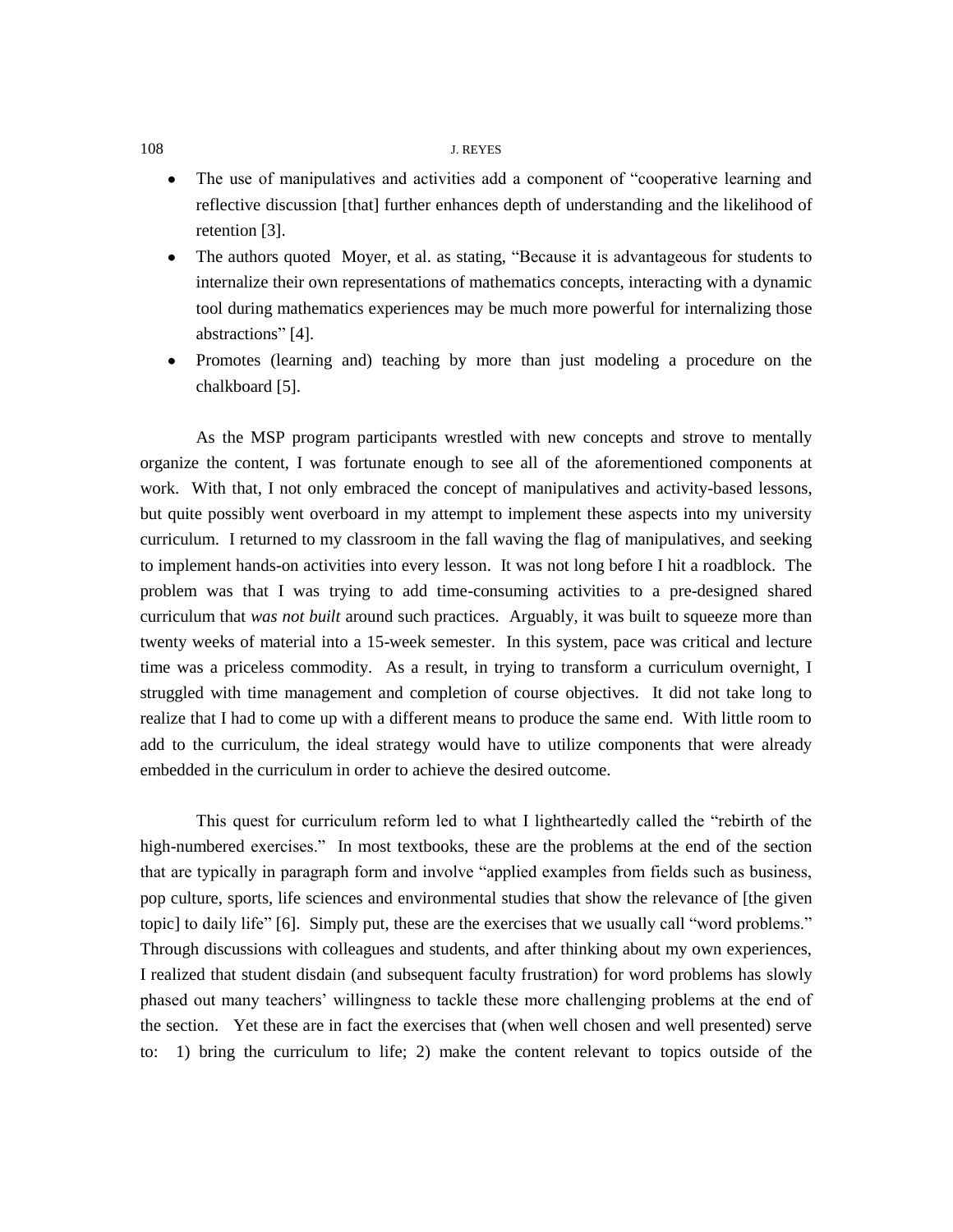classroom; and, 3) promote discussion of the mathematics. These three attributes can serve to promote increased motivation for learning, improve long-term retention of content, and foster a cooperative learning environment. Thus, the hope was that an increased emphasis on these exercises would do well to mirror the previously mentioned advantages of manipulatives that I experienced, thus creating a replica of the MSP learning environment of which I was so fond.

However, to achieve these results, it was not enough just to reinforce the value of word problems. The order of the curriculum also had to be shuffled. I addressed this point at a recent Virginia algebra conference during a presentation entitled, "A Dramatic Approach to Real World Connections." The theme of our discussion was, "beginning with the end in mind" and during the presentation, we highlighted the use of role play and scenario building to motivate student learning and improve ability to connect topics within and across disciplines. The idea was to stop using the aforementioned word problems solely for assessment purposes. Instead, we proposed that these problems should be presented and discussed *before the lesson was taught.* In this manner, they could be used as a tool to achieve all three of the objectives enumerated in the previous paragraph. By presenting the students with a problem that on the surface seemed worth exploring, yet for which they lacked the tools to solve, interest in the upcoming section(s) increased tenfold, discussions abounded, and my classroom suddenly had the buzz of an MSP course. In addition, any negative effect on curriculum pacing was minimal as these were exercises that were already slotted to be covered (though often skipped) in the curriculum. However, given different placement and more emphasis, these exercises were transformed from being perceived as an unnecessary hurdle to jump at the end of each section to being the pinnacle of class discussions and motivation to continue learning.

Even beyond this particular strategy, what I have found was that teaching in the MSP program has invigorated my willingness to consistently evaluate my approach to teaching and strive for better results. As I sit in the back of my precalculus classroom, listening to my students engaged in a passionate discussion about Mount Everest, their unwillingness to climb it, and the need nonetheless to know how tall it is (a topic that is squarely based on an exercise in their textbook and will lead us directly into a lesson on the usefulness and application of inverse trigonometric functions) I listen intently and smile, appreciating that the MSP program has reminded me that teaching and learning can be so much fun.